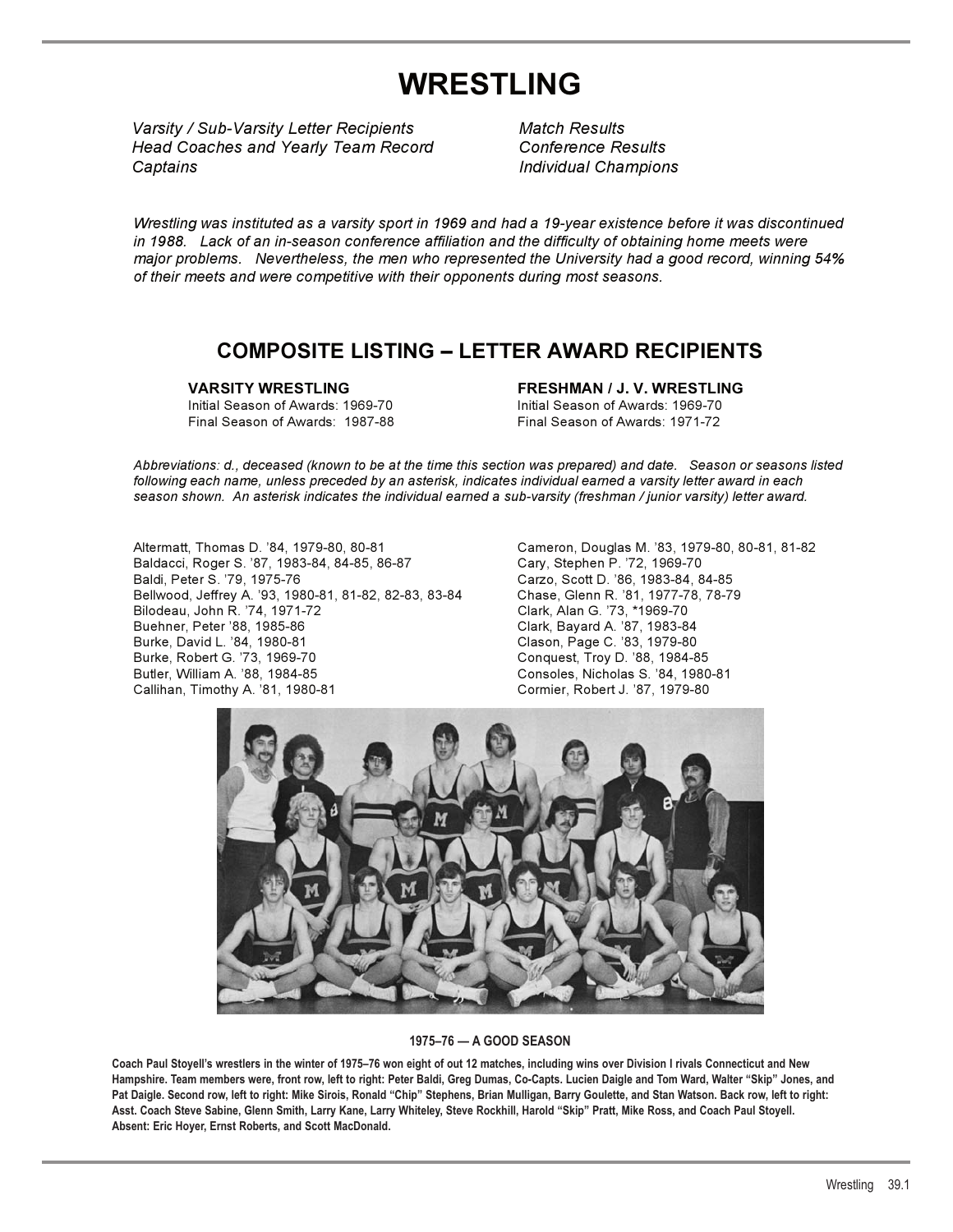Costello, Thomas H. '73, 1969-70 Greener, Barry D. '71, 1969-70, 70-71 Cullenberg, Arvid B. '83, 1979-80, 80-81, 81-82, 82-83 Hanley, Francis W. '77, 1976-77<br>Cullenberg, Carl S. '87, 1983-84, 84-85, 85-86, 86-87 Harrington, Robert T. '74, 1970-71 Cullenberg, Carl S. '87, 1983-84, 84-85, 85-86, 86-87 Cullenberg, Mark A. '79, 1976-77, 77-78 Hartford, Gregory A. '73, \*1969-70 Curry, Michael F. '85, 1980-81, 81-82, 82-83, 84-85 Harvey, David J. '74, 1970-71, 71-72, 72-73, 73-74 Cyr, Richard R. '85, 1970-71, 71-72 Hawes, Joel E. '84, 1982-83 Daigle, Lucien J. '76, 1972-73, 73-74, 74-75, 75-76 Hawes, Robert D. '83, 1982-83 Daigle, Patrick J. '79, 1975-76, 76-77, 77-78, 78-79 Henderson, Aaron J. '89, 1986-87

Davies, Thomas A. '74, \*1971-72 **heritary and Herlihy, James M. '83, 1979-80** Devin, John R. '80, 1976-77, 77-78, 78-79 Hickey, Thomas P. '73, \*1969-70 DiBiaso, Greg J. '82, 1980-81 Hill, Eric T. '77, 1976-77 DiPietro, Anthony J. '90, 1986-87 Hogan, Steven J. '85, 1977-78 Dowd, Michael B. '91, 1987-88 **Hughes, Paul M. '85, 1980-81, 82-83, 83-84** Dumas, Gregory J. '75 **(d., 1/10/87)** 1975-76 Irish, Jeffrey C. '81, 1977-78, 78-79 Durfee, James E. '86, 1983-84, 84-85, 85-86 Johnson, Troy '90, 1986-87 Edwardson, Christian F. III '76, 1973-74, 74-75 Jones, Steven P. '75, 1971-72

Engel, Richard E. '75, \*1971-72, 72-73 Jones, Walter A. Jr. '77, 1973-74, 74-75, 75-76, 76-77<br>Factor, Kenneth P. '87, 1983-84 Juskowitch, Steven A. '70, 1969-70 Factor, Kenneth P. '87, 1983-84 Forest, Robert N. '75, 1972-73, 74-75 Kabel, William A. 'II '74, \*1971-72 Friel, Michael J. '83, 1979-80, 80-81 Kelly, Patrick A. '87, 1983-84, 84-85, 85-86, 86-87 Gallant, Christopher W. '88, 1987-88 Kinsley, James R. '90, 1985-86 Gatcomb, John W. '77, 1973-74 Kiser, James R. '80, 1976-77 Goodman, Joseph L. '86, 1982-83, 83-84 Knight, Roderick W. '81, 1979-80<br>Goodwin, Anthony P. '83, 1979-80, 80-81, 81-82, 82-83 Kojoylan, Arman M. '75 \*1971-72 Goodwin, Anthony P. '83, 1979-80, 80-81, 81-82, 82-83 Goulette, Barry G. '79, 1975-76 Kolegue, Lawrence M. '75, 1971-72, 72-73, 73-74, 74-75 Grabbe, Alexis '84, 1979-80 **Kubik, Bruce W. '73, \*1969-70** 

Cowen, Charles L. '89, 1985-86, 86-87 Hagelin, Timothy S. '85, 1981-82, 82-83, 83-84, 84-85 Hammond, Mark R. '75, \*1971-72, 72-73

Dodge, Geoffrey D. '74, \*1970-71, 72-73, 73-74 Hoyer, Eric H. '76, 1972-73, 73-74, 74-75, 75-76 Hudson, Michael S. '76, 1972-73, 73-74, 74-75



### **1972–73 BLACK BEAR WRESTLERS**

**Maine's wrestling team of the '72–'73 season lacked depth, but represented the University well in New England intercollegiate wrestling circles. A highlight was a win over UNH. Members of Coach Ian MacKinnon's squad were, front, left to right, Capt. Dave Harvey and Ralph Nordon. Standing, l-r, Robert Forest, Eric Hoyer, Tom Ward, Jeff Dodge, Larry Kolegue, Lucien Daigle, Dale Russell, Mike Hudson, and Russell Caldwell. Absent: Christian Edwardson, Dick Engel, Mark Hammond, and Martin Maher.**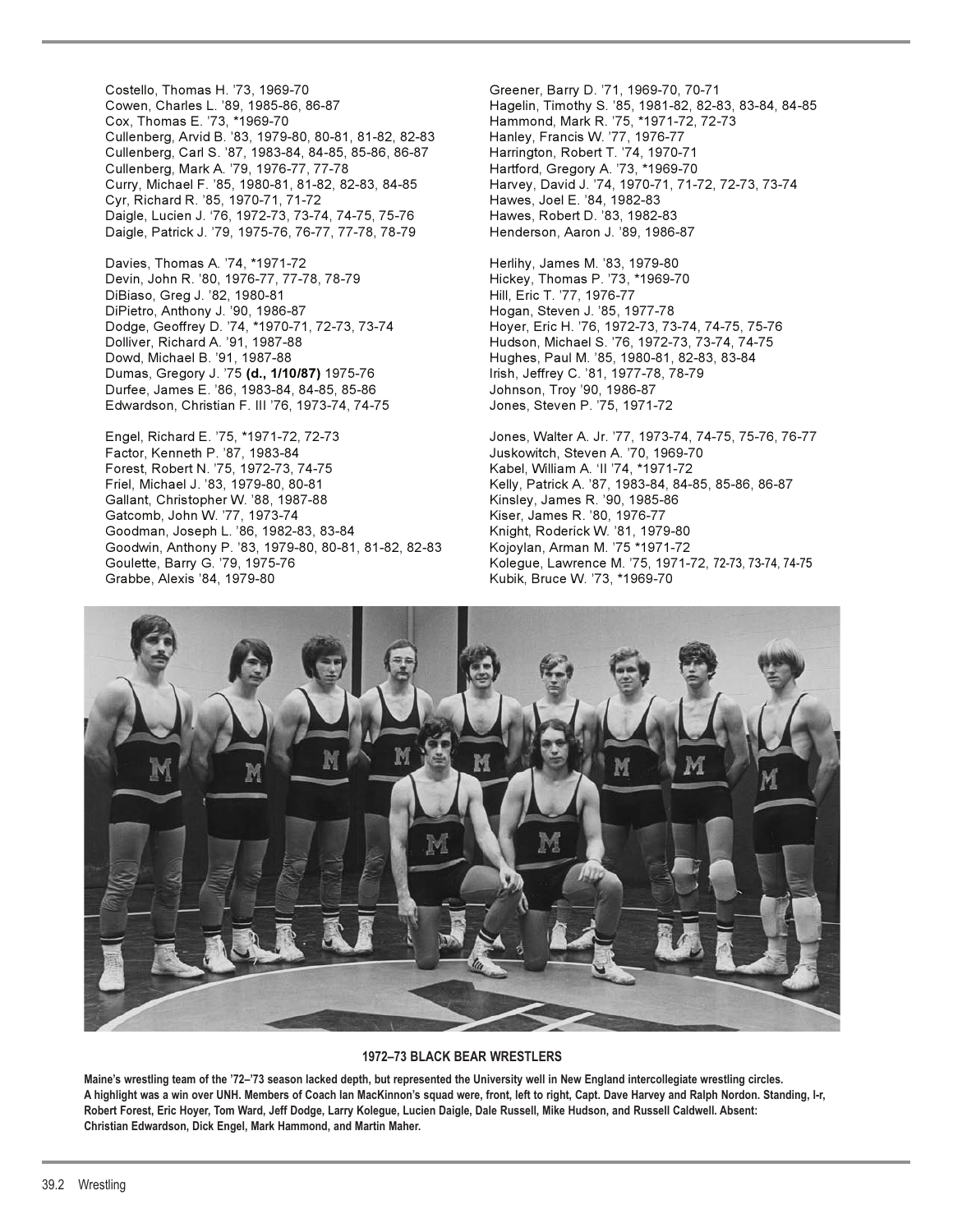Lagarde, Richard R. '73, \*1969-70 Redgate, Christopher J. '82, 1981-82 MacKinnon, Ewen I. S. II '85, 1982-83, 83-84 Richards, Todd '88, 1985-86<br>Maher, Martin F. '73, \*1969-70, 72-73 Rockhill, Steven L. '79, 1975 Martin, Dana L. '89, 1985-86 Roebelen, William L. '83, 1979-80, 80-81 McArthur, Ralph O. '88, 1984-85, 85-86 McNamara, Daniel P. '89, 1985-86 Roy, Daniel P. '75, \*1971-72 McPhee, Robert J. '84, 1983-84 Russell, Dale A. '74, 1971-72, 72-73, 73-74 Milliken, Robert I. '70, 1969-70 Sabine, Steven P. '76, 1974-75, 75-76

Moser, Andrew K. '77, 1973-74 Seamans, Brett W. '86, 1983-84, 84-85 Moser, Gary T. '81, 1977-78 Shann, William J. '89, 1985-86, 86-87 Mosher, John R. '89, 1984-85 Shepard, William B. '72, 1970-71 Mulligan, Brian W. '81, 1975-76, 76-77, 79-80 Singer, Howard L. '72, \*1970-71 Murphy, Thomas E. '81, 1978-79 Sirois, Michael E. '79, 1975-76, 76-77, 78-79 Nichols, Guy E. '81, 1977-78, 78-79, 79-80 Sisto, Salvatore J. '83, 1979-80 Nicolich, Nicholas J. '85, 1982-83 Small, Clifton O. '73, 1970-71, 71-72 Norden, Ralph E. '73, \*1969-70, 70-71, 72-73 Smith, Glenn R. '79, 1973-74, 75-76 Noyes, Russell K. Jr. '86, 1983-84 Soucie, Carroll A. '70, 1969-70 O'Brien, Gary P. '92, 1986-87 Taylor, Scott T. '81, 1985-86

Olmstead, James M. '90, 1985-86 Thibodeau, Mark J. '82, 1977-78 Paradis, Thomas H. '73, \*1969-70, 71-72 Vitiaz, Christopher J. '82, 1978-79, 80-81 Patenaude, Sean E. '91, 1985-86 Walker, Peter G. '70, \*1969-70 Patstone, Terence L. Jr. '88, 1984-85, 85-86 Wallace, Scott W. '86, 1982-83, 83-84 Pelletier, Andre L. '84, 1980-81 Walling, Joseph T. '81, 1977-78, 78-79, 79-80 Pinette, Ronald E. '85, 1981-82 White, Jonathan A. '74, \*1970-71

Plourde, Peter M. '81, 1977-78 Whiteley, Lawrence O. '82, 1976-77 Potvin, Michael '82, 1978-79, 79-80, 80-81 Putnam, Jeffrey L. '90, 1986-87, 87-88 Yale, Stephen G. '81, 1979-80, 80-81 Rasmussen, Dan C. '78, 1974-75

Rockhill, Steven L. '79, 1975-76, 76-77 Morin, Christopher M. '86, 1981-82 Scarcella, Christopher N. '87, 1983-84, 84-85 Morse, Michael R. '74, 1970-71 Schaffer, Thomas L. '73, \*1969-70, 70-71, 71-72

Thompson, Christopher S. '72, 1969-70 Panarese, Peter J. '72, 1969-70 Van Tuinen, William E. '75, \*1969-70, 70-71, 71-72 Pelletier, Maynard L. '84, 1981-82, 82-83, 83-84 Ward, Thomas J. '76, 1972-73, 73-74, 74-75, 75-76 Watson, Stanley E. '76, 1974-75, 75-76

Plummer, Barry A. '75, \*1971-72 Wilder, Scott C. '85, 1980-81, 81-82, 82-83, 83-84

### **HEAD COACHES AND YEARLY TEAM RECORD**

|         | Coach                | W        |                |              | Pct. |
|---------|----------------------|----------|----------------|--------------|------|
| 1969-70 | lan I. S. MacKinnon  |          | 8              | 0            | .111 |
| 1970-71 | lan I. S. MacKinnon  | 2        | 6              | 1            | .278 |
| 1971-72 | lan I. S. MacKinnon  | 4        | 10             | 0            | .286 |
| 1972-73 | lan I. S. MacKinnon  | 4        | 7              | 0            | .364 |
| 1973-74 | Timothy P. Wilson    | 4        | 4              | 0            | .500 |
| 1974-75 | Paul D. Stoyell      | 9        | 3              | 0            | .750 |
| 1975-76 | Paul D. Stoyell      | 8        | 4              | 0            | .667 |
| 1976-77 | Paul D. Stoyell      | 8        | 6              | 0            | .571 |
| 1977-78 | Paul D. Stoyell      | 7        | 5              | 0            | .583 |
| 1978-79 | Vincent L. Martino   | 5        | 4              | 0            | .556 |
| 1979-80 | Vincent L. Martino   | 4        | 6              | 0            | .400 |
| 1980-81 | Mark S. Harriman     | 13       | 3              | 0            | .812 |
| 1981-82 | Mark S. Harriman     | 10       | 3              | 1            | .750 |
| 1982-83 | Mark S. Harriman     | 8        | 6              | 0            | .571 |
| 1983-84 | Nicholas J. Nicolich | 9        | 4              | 0            | .692 |
| 1984-85 | Nicholas J. Nicolich | 14       | $\overline{2}$ | 0            | .875 |
| 1985-86 | Scott D. Carzo       | 7        | 8              | 0            | .467 |
| 1986-87 | Frank E. Spizuoco    | 4        | 11             | 0            | .267 |
| 1987-88 | Frank E. Spizuoco    | $\Omega$ | 4              | 0            | .000 |
|         |                      | 121      | 104            | $\mathbf{2}$ | .537 |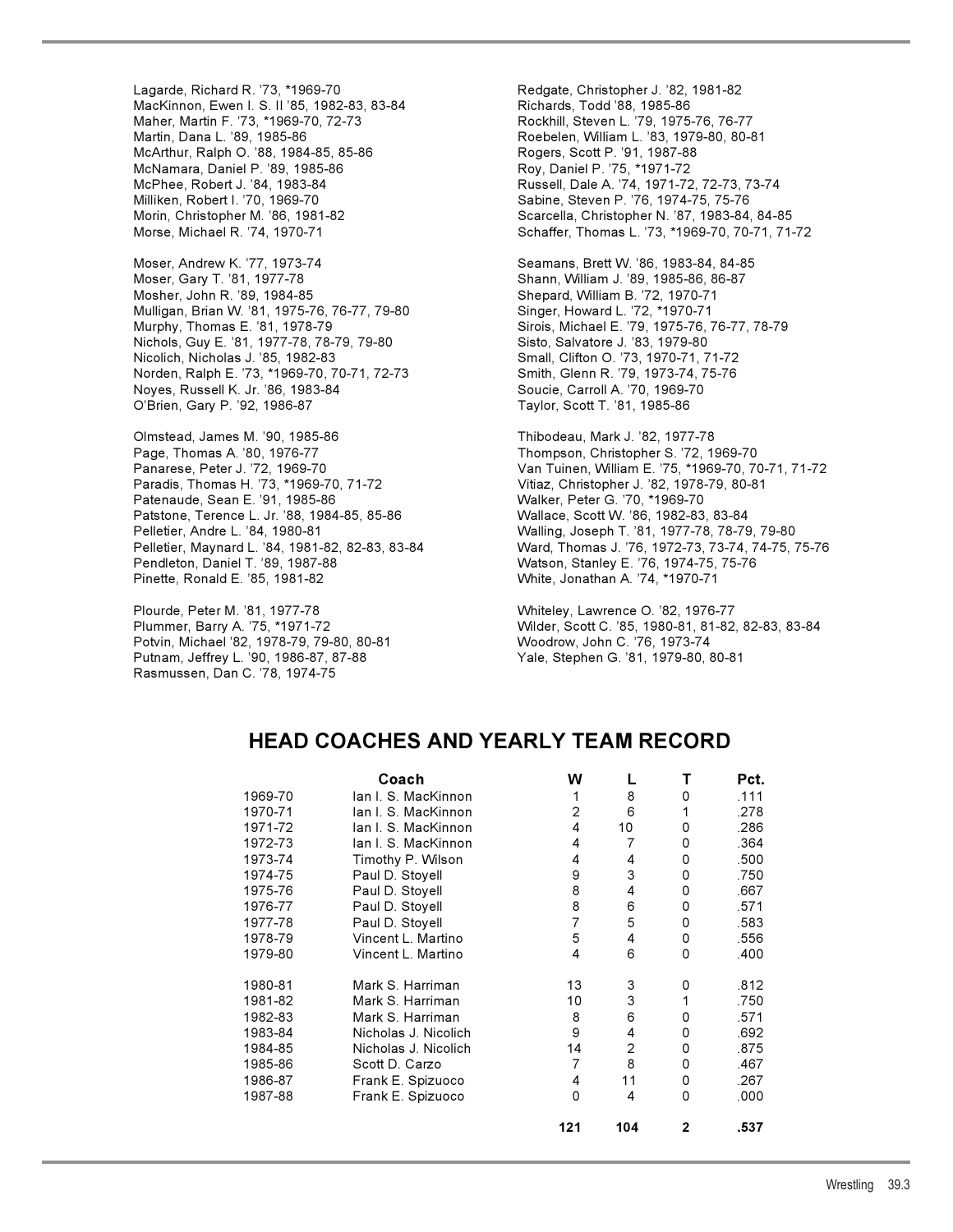## **CAPTAINS**

| Cullenberg, Arvid B. (1981-82, 82-83) | Harvey, David J. (1972-73, 73-74) | Putnam, Jeffrey L. (1987-88)    |
|---------------------------------------|-----------------------------------|---------------------------------|
| Cullenberg, Carl S. (1985-86, 86-87   | Juskowitch, Steven A. (1969-70)   | Schaeffer, Thomas L. (1971-72)  |
| Curry, Michael F. (1984-85)           | Kelly, Parick A. (1985-86)        | Soucie, Carroll A. (1969-70)    |
| Daigle, Lucien J. (1975-76)           | Kolegue, Lawrence M. (1974-75)    | VanTuinen, William E. (1971-72) |
| Daigle, Patrick J. (1977-78, 78-79)   | Mulligan, Brian W. (1976-77)      | Walling, Joseph T. (1979-80)    |
| Greener, Barry D. (1970-71)           | Pelletier, Maynard L. (1983-84)   | Ward, Thomas J. (1975-76)       |
| Hagelin, Timothy S. (1984-85)         | Pendleton, Daniel T. (1987-88)    | Yale, Stephen G. (1979-80, 80-8 |

## **YEAR-BY-YEAR MEET SCORES**

*(Excluding conference championships)* 

| 15<br>17<br>28<br>15<br>$\overline{7}$<br>3<br>11<br>$\overline{c}$<br>15 | Boston U.<br>Connecticut<br>Bowdoin<br><b>UMPI</b><br>Hartford<br><b>USCGA</b><br>Bowdoin<br><b>UMPI</b><br>New Hampshire | 1<br>2<br>$\overline{\mathbf{1}}$<br>N 69 N 69 N N |
|---------------------------------------------------------------------------|---------------------------------------------------------------------------------------------------------------------------|----------------------------------------------------|
|                                                                           | 1970-71 (2-6-1)                                                                                                           |                                                    |
| 17                                                                        | Boston U.                                                                                                                 | 1                                                  |
| 14                                                                        | Bowdoin                                                                                                                   |                                                    |
|                                                                           | 19 Connecticut<br>3 Central Connecticut                                                                                   |                                                    |
|                                                                           | 24 Hartford                                                                                                               | $\frac{2}{3}$ $\frac{2}{1}$                        |
|                                                                           | 28 UMPI                                                                                                                   |                                                    |
| $\overline{7}$                                                            | Bowdoin                                                                                                                   | $\frac{1}{2}$                                      |
| 21                                                                        | <b>UMPI</b>                                                                                                               |                                                    |
| 14                                                                        | New Hampshire                                                                                                             | 2                                                  |
|                                                                           | 1971-72 (4-10)                                                                                                            |                                                    |
| 3                                                                         | Boston U.                                                                                                                 | 4                                                  |
| 46                                                                        | <b>UMPI</b>                                                                                                               |                                                    |
|                                                                           | 14 Connecticut                                                                                                            | 2                                                  |
|                                                                           | 24 Bowdoin                                                                                                                | $\overline{\mathbf{1}}$                            |
| 9                                                                         | Amherst                                                                                                                   | 2                                                  |
|                                                                           | 27 UMass/Lowell                                                                                                           | $\overline{\mathbf{1}}$                            |
|                                                                           | 32 UMass/Boston<br>17 New Hampshire                                                                                       | $\overline{\mathbf{1}}$                            |
|                                                                           | 2 Central Connecticut                                                                                                     | ده<br>د                                            |
| 8                                                                         | Connecticut                                                                                                               | 3                                                  |
|                                                                           |                                                                                                                           |                                                    |

|  | 1969-70 (1-8)         |    | 1971-72 (cont.)  |                   | 1974-75 (cont.)           |                |
|--|-----------------------|----|------------------|-------------------|---------------------------|----------------|
|  | 15 Boston U.          | 17 | 3 Masssachusetts | 39                | 34 MMA                    | 6              |
|  | 17 Connecticut        | 20 | 6 Rhode Island   | 34                | 36 Bowdoin                | 13             |
|  | 28 Bowdoin            | 12 | 16 Bowdoin       | 21                | 30 UMass/Boston           | 15             |
|  | 15 UMPI               | 24 | 9 USCGA          | 30                | 18 New Hampshire          | 20             |
|  | 7 Hartford            | 29 |                  |                   | 34 UMPI                   | 16             |
|  | 3 USCGA               | 39 | 1972-73 (4-7)    |                   | 26 MMA                    | 3              |
|  | 11 Bowdoin            | 24 | 45 UMPI          | 6                 | 9 UMass/Boston            | 30             |
|  | 2 UMPI                | 32 | 22.5 Connecticut | 25                | 16 MMA                    | 23             |
|  | 15 New Hampshire      | 29 | 22.5 Bowdoin     | 31.5              | 40 UMPI                   | 3              |
|  |                       |    | 22.5 Amherst     | 24                |                           |                |
|  | 1970-71 (2-6-1)       |    | 9 Boston U.      | 42                | 1975-76 (8-4)             |                |
|  | 17 Boston U.          | 19 | 26 New Hampshire | 15                | 43 UMPI                   | 9              |
|  | 14 Bowdoin            | 24 | 8 MIT            | 32                | 19 UMass/Boston           | 26             |
|  | 19 Connecticut        | 24 | 12 Harvard       | 30                | 46 MMA                    | 6              |
|  | 3 Central Connecticut | 35 | 30 UMass/Boston  | $12 \overline{ }$ | 28 New Hampshire          | 16             |
|  | 24 Hartford           | 16 | 28 MMA           | 18                | 45 MMA                    | $\overline{7}$ |
|  | 28 UMPI               | 18 | 6 Bowdoin        | 34                | 0 Boston U.               | 49             |
|  | Bowdoin               | 33 |                  |                   | 2 Mass, Maritime          | 44             |
|  | 21 UMPI               | 21 | 1973-74 (4-4)    |                   | 35 Norwich                | 9              |
|  | 14 New Hampshire      | 20 | 3 Boston U.      | 39                | 30 UMPI                   | 15             |
|  |                       |    | 24.5 Connecticut | 25.5              | 27 Connecticut            | 9              |
|  | 1971-72 (4-10)        |    | 24.5 Bowdoin     | 18                | 27 Bowdoin                | 18             |
|  | 3 Boston U.           | 42 | 24.5 Amherst     | 31.5              | 27 Amherst                | 52             |
|  | 46 UMPI               | 3  | 22 New Hampshire | 20                |                           |                |
|  | 14 Connecticut        | 26 | 47 UMPI          | 8                 | 1976-77 (8-6)             |                |
|  | 24 Bowdoin            | 15 | 32 MMA           | 9                 | 32 Bowdoin                | 10             |
|  | 9 Amherst             | 27 | 18 Bowdoin       | 24                | 16 Rhode Island College   | 29             |
|  | 27 UMass/Lowell       | 12 |                  |                   | 30 UMPI                   | 18             |
|  | 32 UMass/Boston       | 14 | 1974-75 (9-3)    |                   | 36 Dalhousie              | 15             |
|  | 17 New Hampshire      | 23 | 29.5 Amherst     | 27.5              | 0 New Hampshire           | 47             |
|  | 2 Central Connecticut | 39 | 29.5 Connecticut | 24                | 33 UMass/Boston           | 20             |
|  | 8 Connecticut         | 32 | 29.5 Bowdoin     | 22                | 3 Southern Connecticut 43 |                |

| 1969-70 (1-8) |                       |    | 1971-72 (cont.)  |      |  | 1974-75 (cont.)         |                  |  |  |
|---------------|-----------------------|----|------------------|------|--|-------------------------|------------------|--|--|
|               | 15 Boston U.          | 17 | 3 Masssachusetts | 39   |  | 34 MMA                  | 6                |  |  |
|               | 17 Connecticut        | 20 | 6 Rhode Island   | 34   |  | 36 Bowdoin              | 13               |  |  |
|               | 28 Bowdoin            | 12 | 16 Bowdoin       | 21   |  | 30 UMass/Boston         | 15               |  |  |
|               | 15 UMPI               | 24 | 9 USCGA          | 30   |  | 18 New Hampshire        | 20               |  |  |
|               | 7 Hartford            | 29 |                  |      |  | 34 UMPI                 | 16               |  |  |
|               | 3 USCGA               | 39 | 1972-73 (4-7)    |      |  | 26 MMA                  | 3                |  |  |
|               | 11 Bowdoin            | 24 | 45 UMPI          | 6    |  | 9 UMass/Boston          | 30               |  |  |
|               | 2 UMPI                | 32 | 22.5 Connecticut | 25   |  | 16 MMA                  | 23               |  |  |
|               | 15 New Hampshire      | 29 | 22.5 Bowdoin     | 31.5 |  | 40 UMPI                 | 3                |  |  |
|               |                       |    | 22.5 Amherst     | 24   |  |                         |                  |  |  |
|               | 1970-71 (2-6-1)       |    | 9 Boston U.      | 42   |  | 1975-76 (8-4)           |                  |  |  |
|               | 17 Boston U.          | 19 | 26 New Hampshire | 15   |  | 43 UMPI                 | 9                |  |  |
|               | 14 Bowdoin            | 24 | 8 MIT            | 32   |  | 19 UMass/Boston         | 26               |  |  |
|               | 19 Connecticut        | 24 | 12 Harvard       | 30   |  | 46 MMA                  | 6                |  |  |
|               | 3 Central Connecticut | 35 | 30 UMass/Boston  | 12   |  | 28 New Hampshire        | 16               |  |  |
|               | 24 Hartford           | 16 | 28 MMA           | 18   |  | 45 MMA                  | $\overline{7}$   |  |  |
|               | 28 UMPI               | 18 | 6 Bowdoin        | 34   |  | 0 Boston U.             | 49               |  |  |
|               | 7 Bowdoin             | 33 |                  |      |  | 2 Mass, Maritime        | 44               |  |  |
|               | 21 UMPI               | 21 | 1973-74 (4-4)    |      |  | 35 Norwich              | 9                |  |  |
|               | 14 New Hampshire      | 20 | 3 Boston U.      | 39   |  | 30 UMPI                 | 15               |  |  |
|               |                       |    | 24.5 Connecticut | 25.5 |  | 27 Connecticut          | $\boldsymbol{9}$ |  |  |
|               | 1971-72 (4-10)        |    | 24.5 Bowdoin     | 18   |  | 27 Bowdoin              | 18               |  |  |
|               | 3 Boston U.           | 42 | 24.5 Amherst     | 31.5 |  | 27 Amherst              | 52               |  |  |
|               | 46 UMPI               | 3  | 22 New Hampshire | 20   |  |                         |                  |  |  |
|               | 14 Connecticut        | 26 | 47 UMPI          | 8    |  | 1976-77 (8-6)           |                  |  |  |
|               | 24 Bowdoin            | 15 | 32 MMA           | 9    |  | 32 Bowdoin              | 10               |  |  |
|               | 9 Amherst             | 27 | 18 Bowdoin       | 24   |  | 16 Rhode Island College | 29               |  |  |
|               | 27 UMass/Lowell       | 12 |                  |      |  | 30 UMPI                 | 18               |  |  |
|               | 32 UMass/Boston       | 14 | 1974-75 (9-3)    |      |  | 36 Dalhousie            | 15               |  |  |
|               | 17 New Hampshire      | 23 | 29.5 Amherst     | 27.5 |  | 0 New Hampshire         | 47               |  |  |
|               | 2 Central Connecticut | 39 | 29.5 Connecticut | 24   |  | 33 UMass/Boston         | 20               |  |  |
|               | 8 Connecticut         | 32 | 29.5 Bowdoin     | 22   |  | 3 Southern Connecticut  | 43               |  |  |



### **1977–78 WRESTLING SQUAD**

**Maine's wrestlers won seven of 12 meets in the '77–'78 season with John Devin, Peter Plourde and Pat Daigle winning their weight classes at the Northern New England Division I championship meet. Front, l-r, Coach Paul Stoyell, Capt. Pat Daigle, Joe Walling, Mark Thibodeau, Peter Plourde, Steve Hogan, Guy Nichols, and John Devin. Absent: Jim Crossman, Glen Chase, Gary Moser, Jeff Irish and Mark Cullenberg.**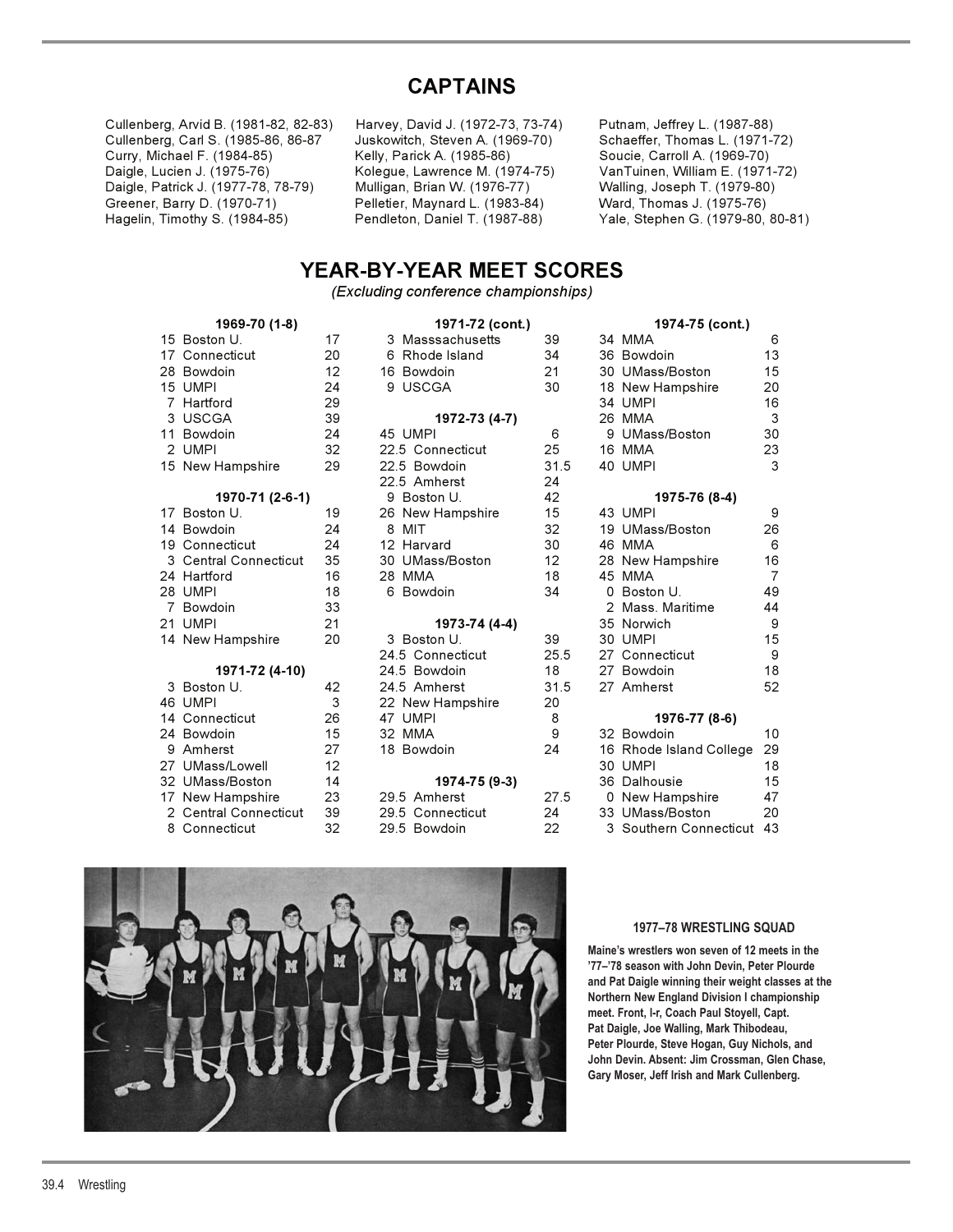|  | 1976-77 (cont.)                  |    |  | 1980-81 (cont.)                                |        | 1984-85 (14-2)                               |                 |  |
|--|----------------------------------|----|--|------------------------------------------------|--------|----------------------------------------------|-----------------|--|
|  | 6 Boston U.                      | 46 |  | 395 New Brunswick                              | 316    | 60 UMPI                                      | 0               |  |
|  | 33 UMPI                          | 14 |  | 395 St. Francis Xavier                         | 266    | 51 Mt. Allison                               | 3               |  |
|  | 25 Plymouth State                | 18 |  | 395 Acadia                                     | 230    | 46 New Brunswick                             | $\mathbf{1}$    |  |
|  | 33 MMA                           | 19 |  | 395 Memorial U./NFLD                           | 163    | 46 MMA                                       | 8               |  |
|  | 40 Memorial U./NFLD              | 17 |  | 395 Dalhousie                                  | 146    | 18 Montreal Athletic Club 29                 |                 |  |
|  | 0 Athletes-in-Action             | 52 |  | 395 Moncton                                    | 97     | 26 Rhode Island                              | 18              |  |
|  | 17 UMPI                          | 40 |  | 395 UMPI                                       | 229    | 51 Bridgewater State                         | 6               |  |
|  |                                  |    |  | 24 Bowdoin                                     | 20     | 30 Bowdoin                                   | 18              |  |
|  | 1977-78 (7-5)                    |    |  | 26 New Hampshire                               | 20     | 42 MMA                                       | 12 <sup>2</sup> |  |
|  | 29 New Brunswick                 | 20 |  |                                                |        | 142 Bowdoin                                  | 60              |  |
|  | 19 UMPI                          | 27 |  | 1981-82 (10-3-1)                               |        | 142 MMA                                      | 63              |  |
|  | 34 Norwich                       | 11 |  | 46 Mt. Allison                                 | 9      | 43 MMA                                       | 3               |  |
|  | 30 Bridgewater State             | 22 |  | 33 UMPI                                        | 16     | 42 Norwich                                   | 3               |  |
|  | 7 Rhode Island College           | 30 |  | 9 Boston U.                                    | 45     | 30 Bowdoin                                   | 18              |  |
|  | 43 MMA                           | 6  |  | 24 UMass/Boston                                | 24     | 9 Worcester Tech                             | 25              |  |
|  | 18 UMPI                          | 22 |  | 24 Bowdoin                                     | 17     | 22 New Hamphire                              | 15              |  |
|  | 17 UMass/Boston                  | 15 |  | 3 New Hampshire                                | 32     |                                              |                 |  |
|  | 13 Boston U.                     | 36 |  | 29 Bowdoin                                     | 33     | 1985-86 (7-8)                                |                 |  |
|  | 43 MMA                           | 6  |  | W Mt. Allison                                  | L      | 33 Loring AFB                                | 22<br>41        |  |
|  | 44 Bowdoin                       | 0  |  | W Acadia                                       | L      | 6 Brown                                      |                 |  |
|  | 7 New Hampshire                  | 39 |  | <b>W</b> New Brunswick<br>W St. Francis Xavier | L<br>L | 13 Rhode Island College<br>19 Boston College | 30<br>32        |  |
|  |                                  |    |  | W Dalhousie                                    |        | 32 Bowdoin                                   | 15              |  |
|  | 1978-79 (5-4)<br>9 New Hampshire | 39 |  | W Memorial U./NFLD                             | L<br>L | 46 MMA                                       | 5               |  |
|  | 20 Plymouth State                | 24 |  | W UMPI                                         | L      | 26 Norwich                                   | 18              |  |
|  | 24 UMPI                          | 20 |  |                                                |        | 21 UMass/Lowell                              | 22              |  |
|  | 9 UMass/Boston                   | 36 |  | 1982-83 (8-6)                                  |        | 28 Plymouth State                            | 19              |  |
|  | 6 Boston U.                      | 39 |  | 28 New Brunswick                               | 9      | 10 Boston U.                                 | 42              |  |
|  | 42 MMA                           | 12 |  | 32 Dalhousie                                   | 3      | 23 Western New England 25                    |                 |  |
|  | 26 UMPI                          | 25 |  | 24 Keene State                                 | 6      | 70.5 Bowdoin                                 | 64.             |  |
|  | 28 Bowdoin                       | 18 |  | 35 UMPI                                        | 12     | 70.5 Loring AFB                              | 62              |  |
|  | 1 MMA (forfeit)                  | 0  |  | 37 Mt. Allison                                 | 12     | 3 Boston U.                                  | 37              |  |
|  |                                  |    |  | 9 Plymouth State                               | 29     | 13 Albany                                    | 33              |  |
|  | 1979-80 (4-6)                    |    |  | 33 Keene State                                 | 26     |                                              |                 |  |
|  | 9 New Hampshire                  | 44 |  | 17 New Hampshire                               | 33     | 1986-87 (4-11)                               |                 |  |
|  | 9 Boston U.                      | 42 |  | 17 Harvard                                     | 32     | 36 Loring AFB                                | 12              |  |
|  | 17 UMPI                          | 27 |  | 13 Worcester Tech                              | 34     | 43 New Brunswick                             | 0               |  |
|  | 23 UMPI                          | 21 |  | 11 Plymouth State                              | 24     | 12 Albany                                    | 42              |  |
|  | 23 MMA                           | 29 |  | 32 Bowdoin                                     | 11     | 14 Brown                                     | 38              |  |
|  | 33 MMA                           | 12 |  | 39 Bridgewater State                           | 17     | 12 Springfield                               | 39              |  |
|  | 20 UMass/Boston                  | 25 |  | 24 New Hampshire                               | 32     | 33 Bowdoin                                   | 15              |  |
|  | 41 Mt. Allison                   | 11 |  |                                                |        | 0 Boston U.                                  | 51              |  |
|  | 18 UMPI                          | 19 |  | 1983-84 (9-4)                                  |        | 42 Loring AFB                                | 10              |  |
|  | 33 Bowdoin                       | 11 |  | 34 UMPI                                        | 17     | 20 Plymouth State                            | 30              |  |
|  |                                  |    |  | 45 New Brunswick                               | 3      | 2 Central Connecticut                        | 52              |  |
|  | 1980-81 (13-3)                   |    |  | 23 Rhode Island College                        | 19     | 9 Boston U.                                  | 36              |  |
|  | 9 Boston U.                      | 33 |  | 30 UMPI                                        | 21     | 8 Western New England 39                     |                 |  |
|  | 36 Mt. Allison                   | 11 |  | 18 Montreal Athletic Club 29                   |        | 15 Worcester Tech                            | 42              |  |
|  | 36 UMPI                          | 15 |  | 22 Plymouth State                              | 21     | 21 Bowdoin                                   | 24              |  |
|  | 29 UMPI                          | 19 |  | 45 MMA                                         | 9      | 3 New Hampshire                              | 48              |  |
|  | 27 UMass/Boston                  | 20 |  | 22 Massachusetts                               | 27     |                                              |                 |  |
|  | 17 Plymouth State                | 27 |  | 51 New Brunswick                               | 3      | 1987-88 (0-4)                                |                 |  |
|  | 7 Connecticut                    | 37 |  | 46 Mt. Allison                                 | 10     | 0 Central Connecticut                        | 54              |  |
|  |                                  |    |  | 15 New Hampshire                               | 24     | 6 Rhode Island College                       | 41              |  |



| n U.             | 46 | 395 New Brunswick            | 316 | 60 UMPI                      | 0  |
|------------------|----|------------------------------|-----|------------------------------|----|
|                  | 14 | 395 St. Francis Xavier       | 266 | 51 Mt. Allison               | 3  |
| วuth State       | 18 | 395 Acadia                   | 230 | 46 New Brunswick             | 1  |
|                  | 19 | 395 Memorial U./NFLD         | 163 | 46 MMA                       | 8  |
| orial U./NFLD    | 17 | 395 Dalhousie                | 146 | 18 Montreal Athletic Club 29 |    |
| tes-in-Action    | 52 | 395 Moncton                  | 97  | 26 Rhode Island              | 18 |
|                  | 40 | 395 UMPI                     | 229 | 51 Bridgewater State         | 6  |
|                  |    | 24 Bowdoin                   | 20  | 30 Bowdoin                   | 18 |
| 1977-78 (7-5)    |    | 26 New Hampshire             | 20  | 42 MMA                       | 12 |
| Brunswick        | 20 |                              |     | 142 Bowdoin                  | 60 |
|                  | 27 | 1981-82 (10-3-1)             |     | 142 MMA                      | 63 |
| ich              | 11 | 46 Mt. Allison               | 9   | 43 MMA                       | 3  |
| ewater State     | 22 | 33 UMPI                      | 16  | 42 Norwich                   | 3  |
| e Island College | 30 | 9 Boston U.                  | 45  | 30 Bowdoin                   | 18 |
|                  | 6  | 24 UMass/Boston              | 24  | 9 Worcester Tech             | 25 |
|                  | 22 | 24 Bowdoin                   | 17  | 22 New Hamphire              | 15 |
| ss/Boston        | 15 | 3 New Hampshire              | 32  |                              |    |
| n U.             | 36 | 29 Bowdoin                   | 33  | 1985-86 (7-8)                |    |
|                  | 6  | W Mt. Allison                | L.  | 33 Loring AFB                | 22 |
| loin             | 0  | W Acadia                     | L.  | 6 Brown                      | 41 |
| Hampshire        | 39 | <b>W</b> New Brunswick       | L   | 13 Rhode Island College      | 30 |
|                  |    | W St. Francis Xavier         | L   | 19 Boston College            | 32 |
| 1978-79 (5-4)    |    | W Dalhousie                  | L   | 32 Bowdoin                   | 15 |
| Hampshire        | 39 | W Memorial U./NFLD           | L   | 46 MMA                       | 5  |
| วuth State       | 24 | W UMPI                       | L   | 26 Norwich                   | 18 |
|                  | 20 |                              |     | 21 UMass/Lowell              | 22 |
| ss/Boston        | 36 | 1982-83 (8-6)                |     | 28 Plymouth State            | 19 |
| n U.             | 39 | 28 New Brunswick             | 9   | 10 Boston U.                 | 42 |
|                  | 12 | 32 Dalhousie                 | 3   | 23 Western New England 25    |    |
|                  | 25 | 24 Keene State               | 6   | 70.5 Bowdoin                 | 64 |
| loin             | 18 | 35 UMPI                      | 12  | 70.5 Loring AFB              | 62 |
| (forfeit)        | 0  | 37 Mt. Allison               | 12  | 3 Boston U.                  | 37 |
|                  |    | 9 Plymouth State             | 29  | 13 Albany                    | 33 |
| 1979-80 (4-6)    |    | 33 Keene State               | 26  |                              |    |
| Hampshire        | 44 | 17 New Hampshire             | 33  | 1986-87 (4-11)               |    |
| n U.             | 42 | 17 Harvard                   | 32  | 36 Loring AFB                | 12 |
|                  | 27 | 13 Worcester Tech            | 34  | 43 New Brunswick             | 0  |
|                  | 21 | 11 Plymouth State            | 24  | 12 Albany                    | 42 |
|                  | 29 | 32 Bowdoin                   | 11  | 14 Brown                     | 38 |
|                  | 12 | 39 Bridgewater State         | 17  | 12 Springfield               | 39 |
| ss/Boston        | 25 | 24 New Hampshire             | 32  | 33 Bowdoin                   | 15 |
| llison           | 11 |                              |     | 0 Boston U.                  | 51 |
|                  | 19 | 1983-84 (9-4)                |     | 42 Loring AFB                | 10 |
| loin             | 11 | 34 UMPI                      | 17  | 20 Plymouth State            | 30 |
|                  |    | 45 New Brunswick             | 3   | 2 Central Connecticut        | 52 |
| 1980-81 (13-3)   |    | 23 Rhode Island College      | 19  | 9 Boston U.                  | 36 |
| n U.             | 33 | 30 UMPI                      | 21  | 8 Western New England 39     |    |
| llison           | 11 | 18 Montreal Athletic Club 29 |     | 15 Worcester Tech            | 42 |
|                  | 15 | 22 Plymouth State            | 21  | 21 Bowdoin                   | 24 |
|                  | 19 | 45 MMA                       | 9   | 3 New Hampshire              | 48 |
| ss/Boston        | 20 | 22 Massachusetts             | 27  |                              |    |
| outh State       | 27 | 51 New Brunswick             | 3   | 1987-88 (0-4)                |    |
| ecticut          | 37 | 46 Mt. Allison               | 10  | 0 Central Connecticut        | 54 |
|                  |    | 15 New Hampshire             | 24  | 6 Rhode Island College       | 41 |
|                  |    | 20 UMass/Boston              | 28  | 5 Plymouth State             | 41 |
|                  |    | 37 MMA                       | 14  | 10 UMass/Boston              | 30 |
|                  |    |                              |     |                              |    |

| 1976-77 (cont.)           |          | 1980-81 (cont.)                    |                   | 1984-85 (14-2)                    |          |
|---------------------------|----------|------------------------------------|-------------------|-----------------------------------|----------|
| 6 Boston U.               | 46       | 395 New Brunswick                  | 316               | 60 UMPI                           | 0        |
| 33 UMPI                   | 14       | 395 St. Francis Xavier             | 266               | 51 Mt. Allison                    | 3        |
| 25 Plymouth State         | 18       | 395 Acadia                         | 230               | 46 New Brunswick                  | 1        |
| 33 MMA                    | 19       | 395 Memorial U./NFLD               | 163               | 46 MMA                            | 8        |
| 40 Memorial U./NFLD       | 17       | 395 Dalhousie                      | 146               | 18 Montreal Athletic Club 29      |          |
| 0 Athletes-in-Action      | 52       | 395 Moncton                        | 97                | 26 Rhode Island                   | 18       |
| 17 UMPI                   | 40       | 395 UMPI                           | 229               | 51 Bridgewater State              | 6        |
|                           |          | 24 Bowdoin                         | 20                | 30 Bowdoin                        | 18       |
| 1977-78 (7-5)             |          | 26 New Hampshire                   | 20                | 42 MMA                            | 12       |
| 29 New Brunswick          | 20<br>27 |                                    |                   | 142 Bowdoin                       | 60<br>63 |
| 19 UMPI<br>34 Norwich     | 11       | 1981-82 (10-3-1)<br>46 Mt. Allison | 9                 | 142 MMA<br>43 MMA                 | 3        |
| 30  Bridgewater State     | 22       | 33 UMPI                            | 16                | 42 Norwich                        | 3        |
| 7 Rhode Island College    | 30       | 9 Boston U.                        | 45                | 30 Bowdoin                        | 18       |
| 43 MMA                    | 6        | 24 UMass/Boston                    | 24                | 9 Worcester Tech                  | 25       |
| 18 UMPI                   | 22       | 24 Bowdoin                         | 17                | 22 New Hamphire                   | 15       |
| 17 UMass/Boston           | 15       | 3 New Hampshire                    | 32                |                                   |          |
| 13  Boston U.             | 36       | 29 Bowdoin                         | 33                | 1985-86 (7-8)                     |          |
| 43 MMA                    | 6        | W Mt. Allison                      | L                 | 33 Loring AFB                     | 22       |
| 44 Bowdoin                | 0        | W Acadia                           | L                 | 6 Brown                           | 41       |
| 7 New Hampshire           | 39       | <b>W</b> New Brunswick             | L                 | 13 Rhode Island College           | 30       |
|                           |          | W St. Francis Xavier               | L                 | 19 Boston College                 | 32       |
| 1978-79 (5-4)             |          | W Dalhousie                        | L                 | 32 Bowdoin                        | 15       |
| 9 New Hampshire           | 39       | W Memorial U./NFLD                 | Г                 | 46 MMA                            | 5        |
| 20 Plymouth State         | 24       | W UMPI                             | L                 | 26 Norwich                        | 18       |
| 24 UMPI<br>9 UMass/Boston | 20       |                                    |                   | 21 UMass/Lowell                   | 22<br>19 |
| 6 Boston U.               | 36<br>39 | 1982-83 (8-6)<br>28 New Brunswick  | 9                 | 28 Plymouth State<br>10 Boston U. | 42       |
| 42 MMA                    | 12       | 32 Dalhousie                       | 3                 | 23 Western New England 25         |          |
| 26 UMPI                   | 25       | 24 Keene State                     | 6                 | 70.5 Bowdoin                      | 64.5     |
| 28 Bowdoin                | 18       | 35 UMPI                            | $12 \overline{ }$ | 70.5 Loring AFB                   | 62       |
| 1 MMA (forfeit)           | 0        | 37 Mt. Allison                     | 12                | 3 Boston U.                       | 37       |
|                           |          | 9 Plymouth State                   | 29                | 13 Albany                         | 33       |
| 1979-80 (4-6)             |          | 33 Keene State                     | 26                |                                   |          |
| 9 New Hampshire           | 44       | 17 New Hampshire                   | 33                | 1986-87 (4-11)                    |          |
| 9 Boston U.               | 42       | 17 Harvard                         | 32                | 36 Loring AFB                     | 12       |
| 17 UMPI                   | 27       | 13 Worcester Tech                  | 34                | 43 New Brunswick                  | 0        |
| 23 UMPI                   | 21       | 11 Plymouth State                  | 24                | 12 Albany                         | 42       |
| 23 MMA                    | 29       | 32 Bowdoin                         | 11                | 14 Brown                          | 38       |
| 33 MMA                    | 12       | 39 Bridgewater State               | 17                | 12 Springfield                    | 39       |
| 20 UMass/Boston           | 25       | 24 New Hampshire                   | 32                | 33 Bowdoin                        | 15       |
| 41 Mt. Allison<br>18 UMPI | 11<br>19 |                                    |                   | 0 Boston U.<br>42 Loring AFB      | 51<br>10 |
| 33 Bowdoin                | 11       | 1983-84 (9-4)<br>34 UMPI           | 17                | 20 Plymouth State                 | 30       |
|                           |          | 45 New Brunswick                   | 3                 | 2 Central Connecticut             | 52       |
| 1980-81 (13-3)            |          | 23 Rhode Island College            | 19                | 9 Boston U.                       | 36       |
| 9 Boston U.               | 33       | 30 UMPI                            | 21                | 8 Western New England 39          |          |
| 36 Mt. Allison            | 11       | 18 Montreal Athletic Club 29       |                   | 15 Worcester Tech                 | 42       |
| 36 UMPI                   | 15       | 22 Plymouth State                  | 21                | 21 Bowdoin                        | 24       |
| 29 UMPI                   | 19       | 45 MMA                             | 9                 | 3 New Hampshire                   | 48       |
| 27 UMass/Boston           | 20       | 22 Massachusetts                   | 27                |                                   |          |
| 17 Plymouth State         | 27       | 51 New Brunswick                   | 3                 | 1987-88 (0-4)                     |          |
| 7 Connecticut             | 37       | 46 Mt. Allison                     | 10                | 0 Central Connecticut             | 54       |
|                           |          | 15 New Hampshire                   | 24                | 6 Rhode Island College            | 41       |
|                           |          | 20 UMass/Boston                    | 28                | 5 Plymouth State                  | 41       |
|                           |          | 37 MMA                             | 14                | 10 UMass/Boston                   | 30       |

### **RECOGNITION WELL DUE**

**Maine's wrestling program enjoyed two good seasons between 1983 and 1985 under the coaching of Nick Nicolich (right) with assistance from Bob McPhee. McPhee, confined to a wheel chair due to crippling injuries suffered in a high school football game, was an outstanding high school wrestler. As a reward, Nicolich is shown here presenting McPhee with a varsity "M" for his contributions and support of the team. The Black Bears won 23 of 29 matches during the two-year period.**